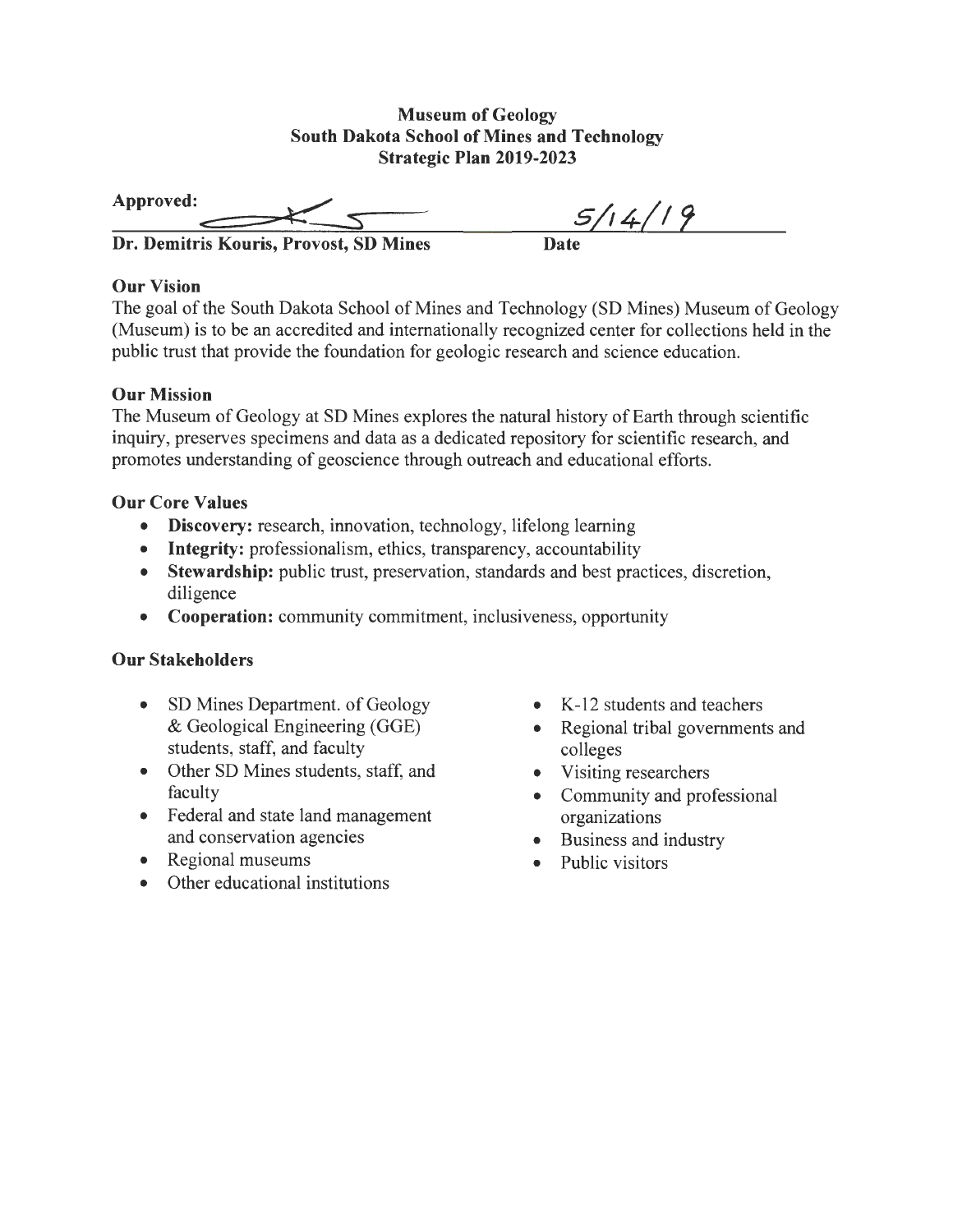# **Our Goals, Steps to Achieve Goals, and Expected Outcomes in the Context of the South Dakota School of Mines and Technology Strategic Plan (2019-2023)**

Academic & Co-Curricular Excellence – Graduate innovative students in the fields of science and engineering who are prepared to contribute to solving global challenges and serve as leaders in an increasingly competitive and interconnected world.

# *Museum of Geology contributions*

A. Partner with GGE to advance the education programs of both units.

#### **Steps to achieving goal:**

- Support the Paleontology MS program, the only such program in the nation, with instruction, research experiences, and professional development opportunities.
- Lead field paleontology programs.
- Maintain formal training of graduate and undergraduate students in preparation, curation, exhibit design, and resource conservation.
- Employ project-based learning using the exhibits and/or collections of the Museum or its collaborating regional partners.
- Use Museum collections to facilitate learning in undergraduate and graduate courses in paleontology.
- Expand opportunities to train and mentor students outside traditional classes as student workers, interns, research assistants, and members of student clubs.
- Provide quality experiences for students seeking community service opportunities as volunteers.

# **Expected outcome(s):**

- The Museum will increasingly be recognized as a center of excellence in STEM, field, laboratory, and collections management education.
- Students will be able to hone field, laboratory, and curatorial skills important for professional training.

**Research & Innovation** – Promote an innovative and research-driven culture that discovers knowledge and creates wide-ranging partnerships that benefit society through economic growth.

# *Museum of Geology contributions*

A. Facilitate collections-based research for all collections

# **Steps to achieving goal:**

- Provide curatorial oversight for each of the Museum's collections.
- Continuously review all collections and backlogs to prioritize preparation, conservation, and curation activities to support research priorities of students and curators.
- Encourage undergraduate and graduate students to use or add to museum collections in their research projects.
- Provide research experiences for undergraduate students through senior research projects.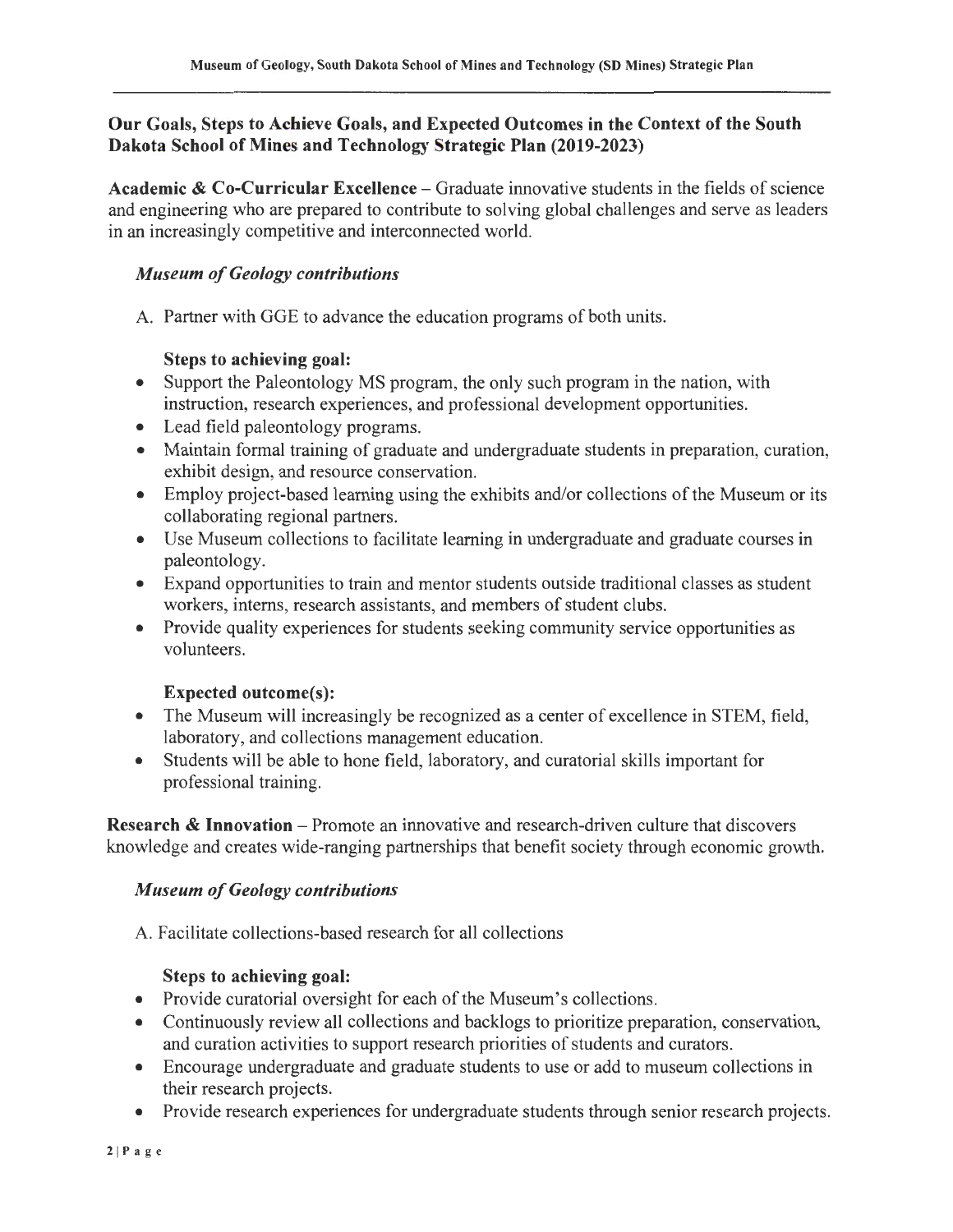- Provide research and/or office space for GGE faculty whose scholarly work enhances Museum activities.
- Ensure that all grant and award applications include funding for competitive student stipends.
- Require Pis to include support for preparation and curation of new specimens and samples in grant and contract proposals as appropriate.
- Develop multiple long-term research initiatives that take advantage of Museum facilities and collections.
- Curate, digitize, and make publicly accessible (as appropriate) all Museum collections.
- Associate collections with at least one curator with subject matter expertise relevant to that collection.

# **Expected outcome(s):**

- The Museum will increasingly be recognized as a major repository and center of excellence for paleontological research and collections management.
- All collections will support active research projects that benefit the Museum.
- All collections and their data will be available (as appropriate) on campus and through online resources.

**Outreach** & **Engagement** - Build recognition and respect by promoting the unique achievements of our students, faculty, and staff and increasing engagement with alumni, stakeholders and the community.

#### *Museum of Geology contributions*

A. Achieve accreditation through the American Alliance of Museums (AAM).

#### **Steps to achieving goal:**

- Host accreditation visit by AAM in Fall 2019.
- Compile quarterly data on collections, exhibits, and programs, and collate these data.
- Maintain an active advisory panel for the Museum as a committee of the GGE advisory board.
- Review the strategic plan annually with staff and the Museum advisory committee.

#### **Expected outcome(s):**

- Accreditation will greatly enhance the Museum's public and professional profile and fundability.
- B. Enhance and expand partnerships.

# **Steps to achieving goal:**

- Foster partnerships with federal, tribal, and state land management agencies for the care of both specimens and data held in the public trust.
- Partner with other regional institutions (museums, colleges, governmental agencies, etc.) on joint program and funding opportunities.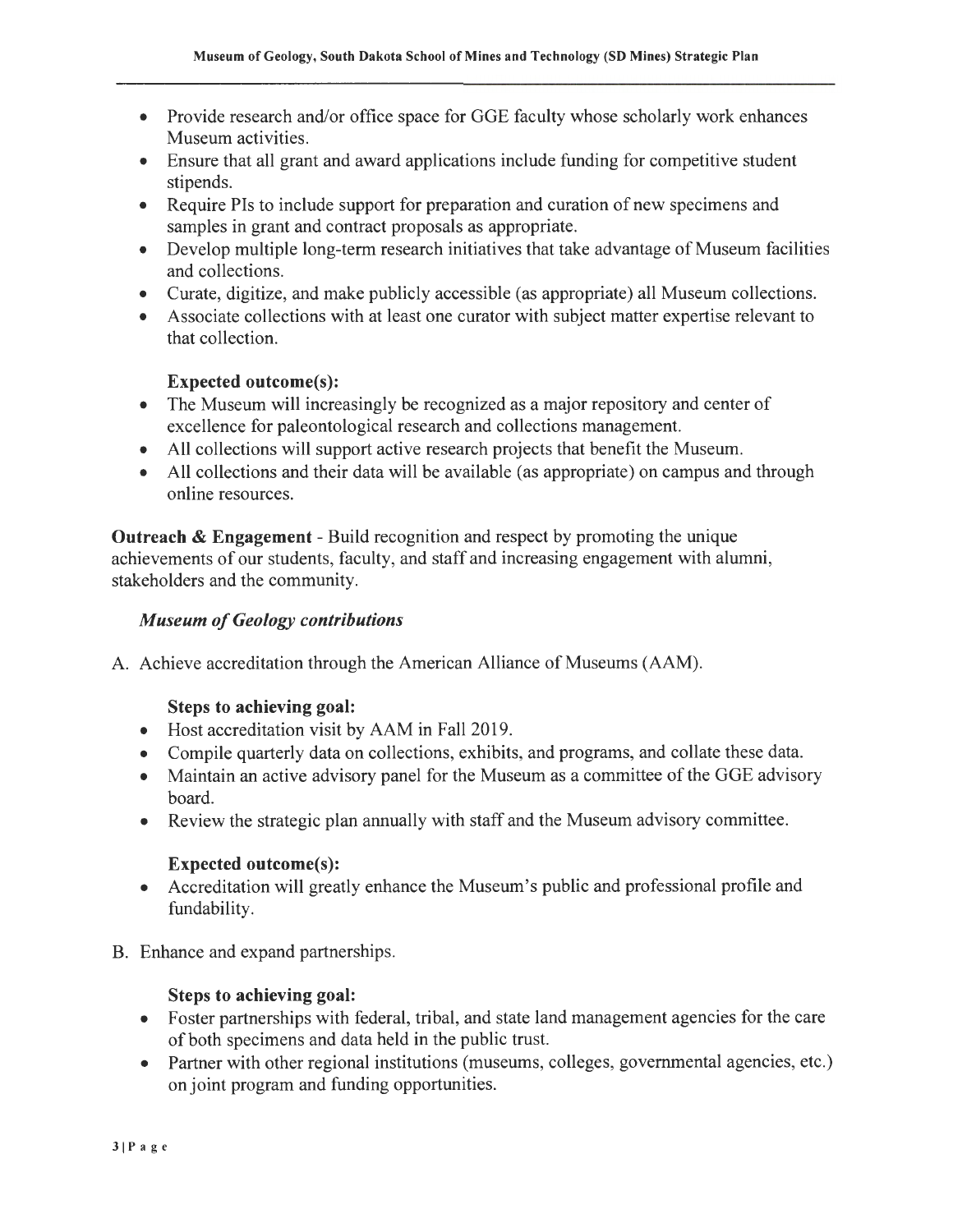- Participate in SD Mines sponsored outreach and informal education efforts (e.g., Youth Programs, Women in Science and Engineering) and facilitate outreach through student organizations (i.e., Tech Paleontology Club).
- Develop and maintain strong relationships with current and potential donors, in partnership with the SD Mines Foundation and Museum advisory panel.
- Secure gifts to help support staff positions, collections activities, exhibits development, laboratory facilities, student opportunities, and curator support.

# **Expected outcome(s):**

- The Museum will engage as a full partner with our regional stakeholders.
- C. Increase community engagement by upgrading the public floor, exhibits, programs, and accessibility.

# **Steps to achieving goal:**

- Increase staffing to include an education/outreach professional to develop and implement an informal earth science education program, as both in-house and outreach modules, in conjunction with K-12 STEM educators.
- Regularly evaluate and upgrade permanent exhibits; develop new exhibits as resources allow.
- Use rotating exhibit space to highlight current research in the Museum and/or GGE.
- Expand internet and social media presence.
- Plan for upgrading the infrastructure of the public floor.
- Promote tours of both the Exhibit Hall and Paleontology Research Lab.

# **Expected outcome(s):**

• We will advance our unique mission within SD Mines to provide public educational activities and resources in STEM areas.

D. Expand community volunteer opportunities.

# **Steps to achieving goal:**

- Increase staffing to include a volunteer coordinator to develop a systematic training program for dedicated volunteers.
- Recruit volunteers from several demographics, including pre-college and college-level students, and community members.

# **Expected outcome(s):**

- Attract and retain a long-term volunteer corps to support Museum efforts.
- Increase the public profile of the Museum through person-to-person outreach and learning experiences.